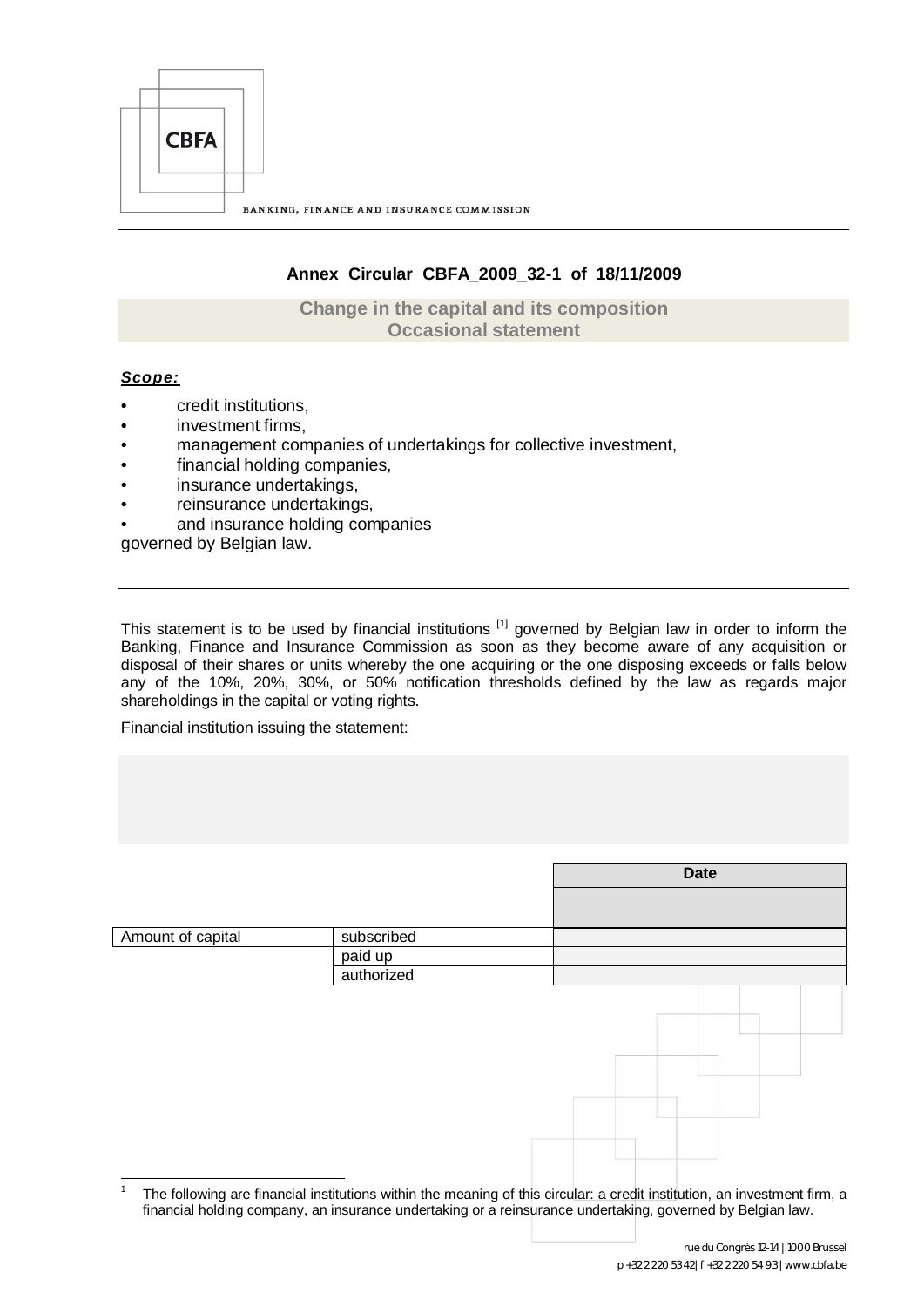## **1. SECURITIES WHICH REPRESENT CAPITAL**

Total number of securities representing capital:

- securities that confer access to the right to vote:

securities which represent capital, without voting rights:

|                       | with an unconditional right to<br>conversion | subject to a proviso |
|-----------------------|----------------------------------------------|----------------------|
| convertible bonds     |                                              |                      |
| warrants              |                                              |                      |
| convertible loans     |                                              |                      |
| other (please detail) |                                              |                      |

## **2. TOTAL VOTING RIGHTS**

Total voting rights attached to the total of securities of the financial institution:

| - voting |                      | rights attached to the                         |  | securities |  |
|----------|----------------------|------------------------------------------------|--|------------|--|
|          | representing capital |                                                |  |            |  |
|          |                      | - voting rights attached to the securities not |  |            |  |
|          | representing capital |                                                |  |            |  |

Voting rights attached to:

|                       | with an unconditional right to<br>conversion | subject to a proviso |
|-----------------------|----------------------------------------------|----------------------|
| convertible bonds     |                                              |                      |
| warrants              |                                              |                      |
| convertible loans     |                                              |                      |
| other (please detail) |                                              |                      |

#### **3. TRANSACTION TO WHICH THIS STATEMENT RELATES**